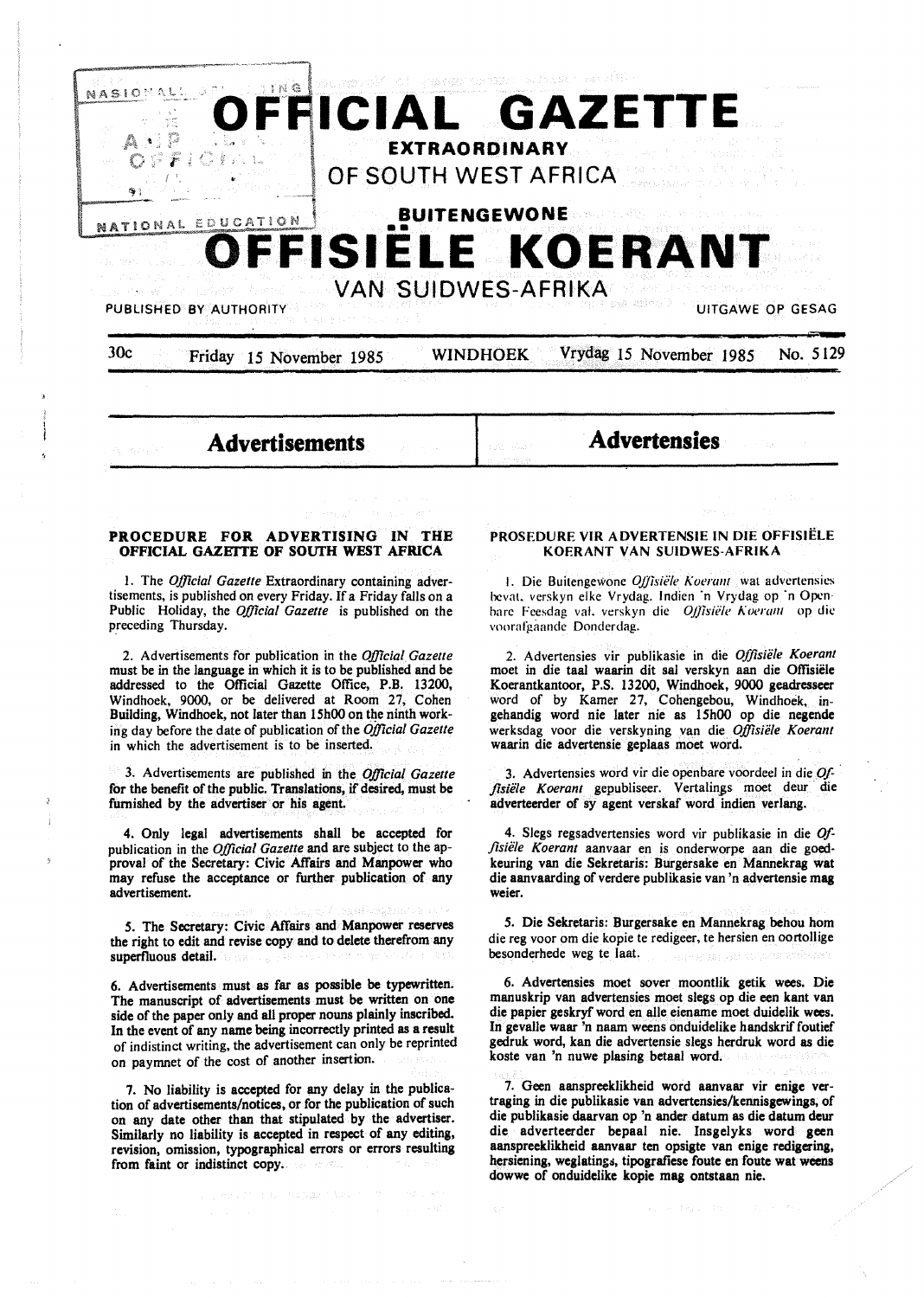8. The advertiser will be held liable for all compensation and costs arising from any action which may be instituted against the Administrator-General as a result of the publication of a notice with or without any omission, errors, lack of clarity or in any form whatsoever.

9. The subscription for the *Official Gazette* is R20,00 per annum, post free in this territory and the Republic of South Africa, obtainable from Swapers Limited, P.O. Box 56, WINDHOEK, 9000. Postage must be prepaid by overseas sub-. scriber. Single copies of the *Official Gazette* are obtainable from Swapers Limited, P.O. Box 56, Windhoek, 9000, at the price as printed on copy. Copies are kept in stock for two years only.

IO. The charge for the insertion of notices is as follows and is payable in the form of cheques, bills, postal or money orders:

#### LIST OF FIXED TARIFF RATES

| STANDARDISED NOTICES                                                                                                                                                                                       | Rate per<br>insertion<br>R |
|------------------------------------------------------------------------------------------------------------------------------------------------------------------------------------------------------------|----------------------------|
| <b>Transfer of business</b>                                                                                                                                                                                | 3,25                       |
| Deeds: Lost documents $\dots\dots\dots\dots\dots\dots$                                                                                                                                                     | 6,00                       |
| Business notices                                                                                                                                                                                           | 5.00                       |
| Administration of Estates Acts Notices: Forms                                                                                                                                                              |                            |
| J. 187, 193, 197, 295, 297, 517 and 519                                                                                                                                                                    | 2,00                       |
| Third party insurance claims for compensation<br>Insolvency Act and Company Acts Notices: J. 28,                                                                                                           | 2,50                       |
| $J. 29.$ Forms 1 to 9 $\ldots \ldots \ldots \ldots \ldots \ldots$                                                                                                                                          | 4,00                       |
| $N.B.$ - Forms 2 and 6 - additional statements<br>according to word count table, added to the<br>basic tariff.                                                                                             |                            |
|                                                                                                                                                                                                            |                            |
| Change of name (four insertions)<br>Naturalisation notices (including a reprint for the                                                                                                                    | 25,00                      |
| advertiser)                                                                                                                                                                                                | 2,00                       |
| Unclaimed moneys $-$ only in the <i>Official</i>                                                                                                                                                           |                            |
| Gazette Extraordinary, closing date 15 January                                                                                                                                                             |                            |
| (per entry of "name, address and amount")                                                                                                                                                                  | 0,80                       |
| Butchers' notices<br>Slum Clearance Court Notices, per premises                                                                                                                                            | 5,00<br>4,00               |
| Lost life insurance policies                                                                                                                                                                               | 2,00                       |
|                                                                                                                                                                                                            |                            |
| NON-STANDARDISED NOTICES<br>er en                                                                                                                                                                          | ina binga Lis              |
| ระชุดโหม่กุลจาโทรศ วิ<br>ello società<br>Company notices:                                                                                                                                                  | R                          |
| Short notices: Meetings, resolutions, offer of com-<br>promise, conversion of companies, voluntary win-<br>dings-up, etc.: closing of members' registers for<br>transfers and/or declarations of dividends |                            |
|                                                                                                                                                                                                            | 11.00                      |
| Liquor Licence Notices (in Gazettes, Extraor-                                                                                                                                                              |                            |
| viz. June/Tvl.; November/Cape; January/O.F.S.:                                                                                                                                                             |                            |
| April/Natal), per bilingual application                                                                                                                                                                    | 7,00                       |
|                                                                                                                                                                                                            |                            |
| Declaration of dividends with profit statements,<br>including notes                                                                                                                                        | 25,00                      |
| Long notices: Transfers, changes in respect of                                                                                                                                                             |                            |
| shares or capital, redemptions, resolutions, volun-                                                                                                                                                        |                            |
|                                                                                                                                                                                                            | 37,00                      |
|                                                                                                                                                                                                            |                            |
| Trade marks in South West Africa                                                                                                                                                                           | 11,00                      |
| Liquidators' and other appointees' notices                                                                                                                                                                 | 7.00                       |

9. Die jaarlikse intekengeld op die *Offisiële Koerant* is R20,00 posvry in hierdie gebied en die Republiek van Suid-Afrika, verkrygbaar by Swapers Beperk, Posbus 56, Windhoek, 9000. Oorsese intekenaars moet posgeld vooruitbetaal. Enke! eksemplare van die *Offisie1e Koerant* is verkrygbaar van Swapers Beperk, Posbus 56, Windhoek, 9000 teen die prys soos gedruk op eksemplaar. Eksemplare word vir slegs twee jaar in voorraad gehou.

foute, onduidelikhede of in watter vorm ookal, van 'n kennisgewing teen die Administrateur-generaal ingestel word.

10. Die koste vir die plasing van kennisgewings is soos volg en is betaalbaar by wyse van tjeks, wissels, pos- of geldorders:

#### LYS VAN VASTE TARIEWE

| <b>GESTANDAARDISEERDE</b><br><b>KENNISGEWINGS</b>     | Tarief per<br>plasing |
|-------------------------------------------------------|-----------------------|
|                                                       | R                     |
|                                                       | 3,25                  |
| Aktes: Verlore dokumente<br>.                         | 6.00                  |
| Besigheidskennisgewings                               | 5,00                  |
| Boedelwettekennisgewings: Vorms J. 187, 193           |                       |
| $197, 295, 297, 517$ en 519 $\ldots$                  | 2,00                  |
| Derdepartyassuransie-eise om skadevergoeding          | 2,50                  |
| Insolvensiewet- en maatskappywettekennisge-           |                       |
| wings: J. 28, J. 29. Vorms 1 tot 9                    | 4,00                  |
|                                                       |                       |
| L.W. - Vorms 2 en 6 - bykomstige verkla-              |                       |
| rings volgens woordetaltabel, toegevoeg tot die       |                       |
| basiese tarief.                                       |                       |
|                                                       |                       |
| Naamsverandering (vier plasings)                      | 25,00                 |
| Naturalisasiekennisgewings (insluitende 'n her-       |                       |
| druk vir die adverteerder)                            | 2.00                  |
| Onopgeëiste geld — slegs in die Buitengewone          |                       |
| Offisiële Koerantsluitingsdatum 15 Januarie (per      |                       |
| inskrywing van "naam, adres en bedrag")               | 0,80                  |
| Slagterskennisgewings                                 | 5,00                  |
| Slumopruimingshofkennisgewings, per perseel           | 4.00                  |
| Verlore lewensversekeringspolisse                     | 2,00                  |
| the conflictions of confli<br>Sale.                   |                       |
| NIE-GESTANDAARDISEERDE KENNISGEWINGS                  |                       |
| オレントル<br>Maatskappykennisgewings:                     |                       |
| Kort kennisgewings: Vergaderings, besluite, aan-      |                       |
| bod van skikking, omskepping van maatskappye,         |                       |
| vrywillige likwidasies, ens.: sluiting van lederegis- |                       |
| ters vir oordragte en/of verklarings van dividende    | 11.00                 |
|                                                       |                       |
| Dranklisensiekennisgewings (in Buitengewone Of-       |                       |
| fisiële Koerante, t.w. Junie/TVl.; November/Kaap;     |                       |
| Januarie/OVS; April/Natal) per tweetalige             |                       |
|                                                       | 7,00                  |
|                                                       |                       |
| Verklaring van dividende met profytstate, notas       |                       |
| $ingesluit \dots \dots \dots \dots \dots$             | 25,00                 |
|                                                       |                       |
| Lang kennisgewings: Oordragte, veranderings met       |                       |
| betrekking tot aandele of kapitaal, aflossings, be-   |                       |
| sluite, vrywillige likwidasies                        | 37,00                 |
|                                                       |                       |
| Handelsmerke in Suidwes-Afrika                        | 11,00                 |
| Likwidateurs en ander aangesteldes se kennisge-       |                       |
|                                                       | 7,00                  |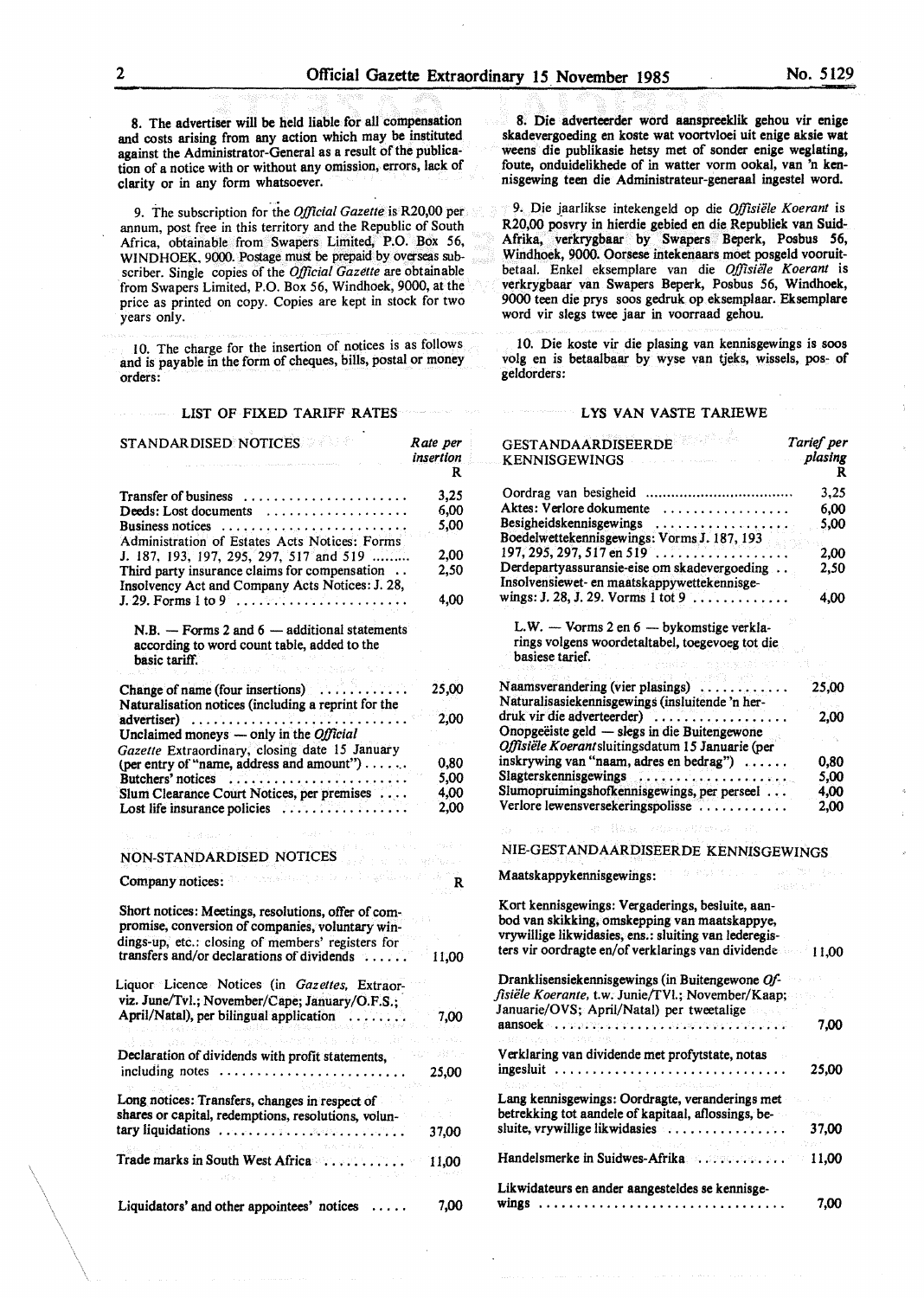# SALES IN EXECUTION AND OTHER PUBLIC SALES:

| Sales in execution $\dots \dots \dots \dots \dots \dots \dots$<br>Public auctions, sales and tenders: | 18,00 |
|-------------------------------------------------------------------------------------------------------|-------|
| Up to 75 words $\dots \dots \dots \dots \dots \dots \dots \dots \dots$                                | 6,00  |
| $76$ to 250 words $\ldots \ldots \ldots \ldots \ldots \ldots \ldots$                                  | 15,00 |
| $251$ to 350 words                                                                                    | 23,00 |
| and the state of the state of the state of the state of the                                           |       |
| ORDERS OF THE COURT:                                                                                  |       |
| state of the community of the community of the                                                        |       |
| Provisional and final liquidations or seque-                                                          |       |
|                                                                                                       | 14.00 |
| Reduction or change in capital mergers, offer of                                                      |       |
| compromise                                                                                            | 37.00 |
| Judicial managements, curator bonis and similar                                                       |       |
| and extensive rule nisi                                                                               | 37,00 |
| Extension of return date                                                                              | 4,00  |
| Supersession and discharge of petitions (J. 158).                                                     | 4,00  |

11. The charge for the insertion of advertisements other than the notices mentioned in paragraph 10 is at the rate of 56c per cm double column. (Fractions of a cm must be calculated as a cm).

12. No advertisements shall be inserted unless the charge is prepaid, Cheques, drafts, postal or money orders must be made payable to the Secretary: Civic Affairs and Manpower.

#### **Vorm/Form J 187**

# **LIQUIDATION AND DISTRIBUTION ACCOUNTS IN DECEASED ESTATES LYING FOR INSPECTION**

In terms of section 35(5) of Act 66 of 1965, notice is hereby given that copies of the liquidation and distribution accounts (first and fmal, *unless otherwise stated)* in the estates specified below will be open for the inspection of all persons interested therein for a period of 21 days (or shorter or longer *if specially stated)* from the date specified or from the date of publication hereof, whichever may be the later, and at the offices of the Master and Magistrates as stated.

Should no objection thereto be lodged with the Master concerned during the specified period, the executors will proceed to make payments in accordance with the accounts.

395/84 - STOVER Kurt 420909-5147-10-7 Bergstraat 22, Windhoek, SWA Francina Johanna Stöver (gebore van Schalkwyk) 431213-0057-00.8 Derde & Finale Windhoek Syfrets Trust Beperk Waalstraat 24, Kaapstad, 8001 Agente vir die Eksekuteurs.

439/84 - KROGH Pieter Ignatius 990707 5006 00 4 Kaiser Wilhelmstraat 73, Swakopmund Benjaminita Krogh (gebore Theron) 050801 0009 00 1 Gewysigde Eerste & Finale Swakopmund Windhoek Barclays Nasionale Bank Beperk, Trusteetak Kaapstad, Posbus 512, Kaapstad.

GEREGTELIKE EN ANDER OPENBARE VERKOPE:

| Geregtelike verkope<br>Openbare veilings, verkope en tenders:                                                            | 18.00 |
|--------------------------------------------------------------------------------------------------------------------------|-------|
| Tot 75 woorde                                                                                                            | 6.00  |
|                                                                                                                          | 15,00 |
|                                                                                                                          | 23,00 |
| a (19 <sup>87)</sup> nashrida ne ta battari koma ta 1988 ne ta 1992. A matsayin                                          |       |
| ORDERS VAN DIE HOF: Well and a strategy of the control<br>a consideration of the last state and at outragilly how within |       |
| Voorlopige en finale likwidasies and web her assembly the                                                                | 14,00 |
| Vermindering of veranderings in kapitaal-                                                                                |       |
| samesmeltings, aanbod van skikking                                                                                       | 37,00 |
| Geregtelike besture, kurator bonis en soortgelyke                                                                        |       |
|                                                                                                                          | 37,00 |
| Verlenging van keerdatum $\cdots\cdots\cdots\cdots\cdots\cdots$                                                          | 4,00  |
| Tersydestellings en afwysings van petisies (J. 158)                                                                      | 4,00  |

11. Die koste vir die plasing van advertensies, behalwe die kennisgewings wat in paragraaf 10 genoem word, is teen die tarief van 56c per sm dubbelkolom. (Gedeeltes van 'n sm moet as voile sm bereken word).

12. Geen advertensie word geplaas tensy die koste nie vooruitbetaal is nie. Tjeks, wissels, pos- en geldorders moet aan die Sekretaris,: Burgersake en Mannekrag betaalbaar gemaak word

# **LIKWIDASIE- EN DISTRIBUSIEREKENING IN BESTORWE BOEDELS WAT TER INSAE LÊ**

Ingevolge artikel 35(5) van Wet 66 van 1965, word hierby kennis gegee dat duplikate van die likwidasie- en distribusierekenings (eerste en fmale, *tensy anders vermeld)* in die boedels hieronder vermeld, in die kantore van die Meester en Landdroste soos vermeld en gedurende 'n tydperk van 21 dae (of korter of !anger *indien spesiaal vermeld)* vanaf **ge**melde datums of vanaf datum van publikasie hiervan, as dit later is, ter insae lê van alle persone wat daarby belang het.

Indien binne genoemde tydperk geen besware daarteen bv die betrokke Meester ingedien word nie, gaan die eksekuteurs oor tot die uitbetalings ingevolge gemelde rekenings.

ornative sets basican era b

129/85 - VAN ZYL Renier Stefanus Christoffel Johannes RSA 190423 5001 00 7 SWA 190423 01 0002 6 Okahandja Okahandja Windhoek Barclays Nasionale Bank Bpk Posbus 1014, Kimberley.

296/85 - **NIEHAUS** Catharina Elizabeth Johanna 301025 0075 00 *5* Jordanstraat 19, Pionierspark, Windhoek Lodewicus Albertus Johannes Niehaus Bank Windhoek Beperk Posbus 15 Windhoek.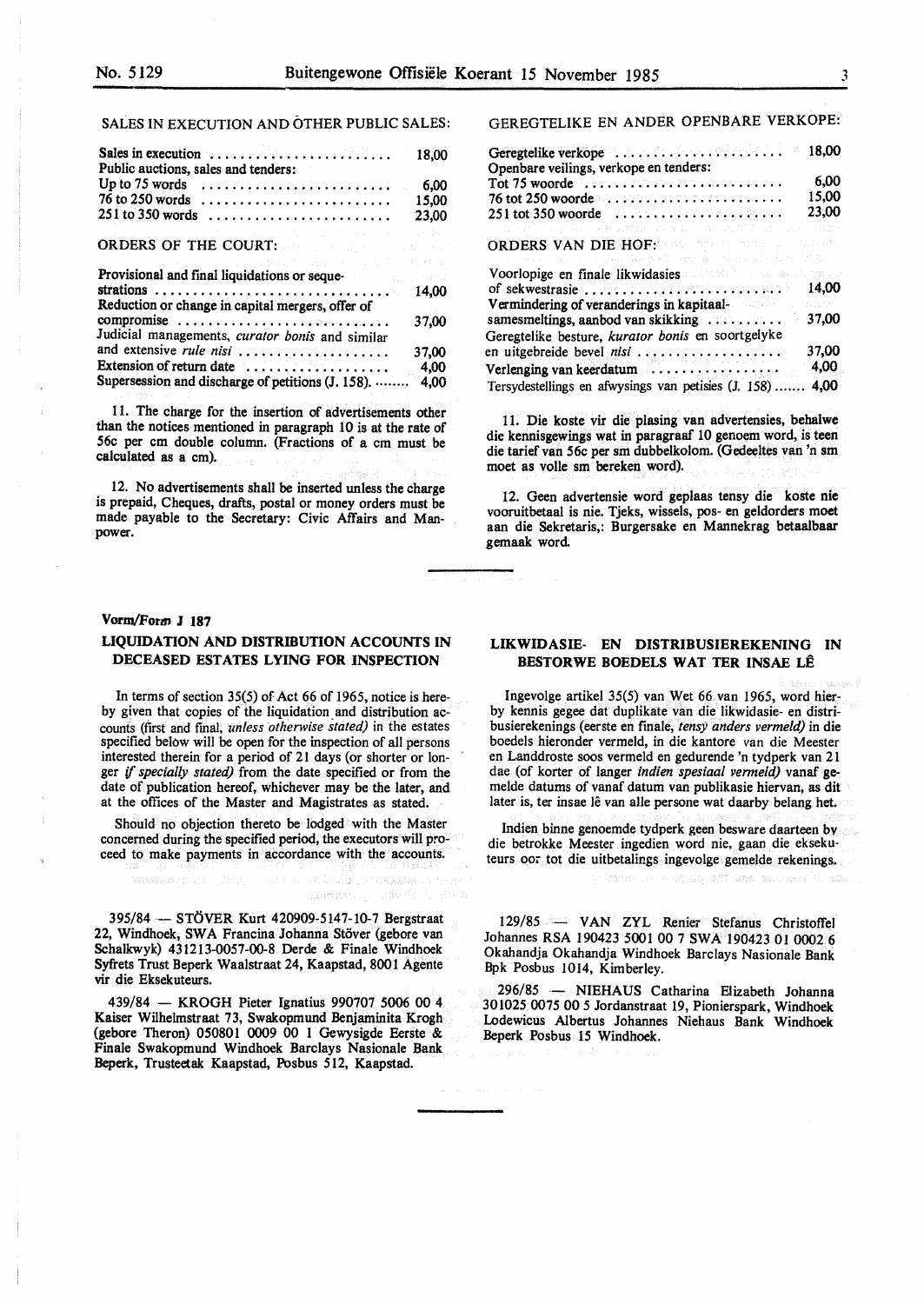# **Vorm/Form J 193**

#### **NOTICE TO CREDITORS** IN **DECEASED ESTATES**

All persons having claims against the estates mentioned below are hereby called upon to lodge their claims with the executors concerned, within 30 days (or otherwise as indicated) calculated from the date of publication hereof. The information is given in the following order: Estate number, surname and christian names, date of birth, identity number, last address, date of death; surviving spouse's names, surname date of birth and identity number; name and address of executor or authorised agent, period allowed for lodgement of *claims* if *other than 30 days.* 

265/85 - PETER Erich Otto Windhoek 25.03.1909 090325 5007 00 2 Skuinsstraat, Omaruru 09.06.1985 H. Peter Posbus 21103 Windhoek.

413/85 - LABUSCHAGNE Pieter Johannes Jacobus Windhoek 9 Junie 1915 150609 5023 003 Posbus 135 Plaas Okamandumba Otjiwarongo 24 September 1985 Anna Susanna Marthina Labuschagne gebore Basson 26 Maart 1921 210326 01 0005 1 Mev. A.S.M. Labuschagne P/a A. Davids & Kie, Posbus 11, Otjiwarongo.

# **KENNISGEWING AAN KREDITEURE IN BESTOR-WE BOEDELS**

Alie persone wat vorderinge het teen die boedels hieronder vermeld, word hierby versoek om hul vorderinge by die betrokke eksekuteurs en binne 'n tydperk van 30 dae (of andersins soos aangedui) gereken vanaf die datum van publikasie hiervan in te lewer. Die inligting word verstrek in die volgorde: Boedelnommer, familienaam en voomame, **ge**boortedatum, persoonsnommer, laaste datum, familienaam, geboortedatum en persoonsnommer; naam en adres van eksekuteurs of gemagtigde agent, tydperk toegelaat vir lewering van vorderings *indien anders as 30 dae.* 

414/85 - SCHOEMAN Emil Percival Johannes Windhoek 25-09-30 3009255071001 Pellenhofferstraat *5,*  Windhoek SWA 29-09-85 Barclays Nasionale Bank Beperk, Posbus 1014, Kimberley 8300.

398/85 - BRITS Willem Abraham Windhoek 2-9-1930 3009025 ll006 Kerkstraat, Posbus *5,* Aranos 13-09-1985 Johanna Maria Brits Barclays Nasionale Bank Beperk, Posbus 1014, Kimberley 8300.

#### **Vorm/Form 2**

# **MEETING OF CREDITORS IN SEQUESTRATED ESTATES OR COMPANIES BEING WOUND UP**

 $\label{eq:2.1} \varphi_{\alpha\beta}(\sigma_{\alpha\beta}(\beta),\beta_{\alpha\beta}(\beta))\mathbb{E}[\mathcal{H}_{\alpha\beta}(\beta)]\mathbb{E}[\mathcal{H}_{\alpha\beta}(\beta),\beta_{\alpha\beta}(\beta),\beta_{\alpha\beta}(\beta_{\alpha\beta}(\beta),\beta_{\alpha\beta}(\beta_{\alpha\beta}(\beta)))$ 

Pursuant to section 41 and 42 of the Insolvency Act, 1936, section 179 and 182 of the Companies Act, 1926, and section 339 and 366 of the Companies Act, 1973, notice is hereby given that a meeting of creditors will be held in the sequestrated exate or companies being wound up mentioned below, indicating the number of estate/company: the name and description of estate/company; the date, hour and place of meeting and the purpose of meeting.

Meetings in a place in which there is a Master's Office, will be held before the Master; elsewhere they will be held before the Magistrate.

answer. the frill of <u>Jan Jury VI , Part School</u> In this Provincial constru-

W.3/85 - Insolvent Estate P.G.W. du Plessis 27th November 1985 at 10h00 at the office of the Master of the Supreme Court Windhoek Special Meeting Proof of further claims LR. McClaren Trustee Investment Trust Co (Pty)<br>Ltd. P.O. Rox 21204 Windhoels 0000 Ltd. P.O. Box 21204 Windhoek 9000. 147 antaŭ lingvis de la nota 1994

# **BYEENKOMS VAN SKULDEISERS IN GESEK-WESTREERDE BOEDELS OF MAATSKAPPYE IN LIKWIDASIE**

lngevolge artikels 41 en 42 van die Insolvensiewet, 1936, artikels 179 en 182 van die Maatskappywet, 1926, en artikels 339 en 336 van die Maatskappywet, 1973, word hierby kennis gegee dat 'n byeenkoms van skuldeisers in die gesekwestreerde boedels of maatskappye in likwidasie hieronder vermeld, gehou sal word met aanduiding van die nommer van boedel/maatskappy; die naam en beskrywing van boedel/maatskappy; die datum, uur en plek van byeenkoms en die doel van byeenkoms.

In 'n plek waarin 'n kantoor van 'n Meester is, word die byeenkoms voor die Meester gehou en in ander plekke voor die Landdros.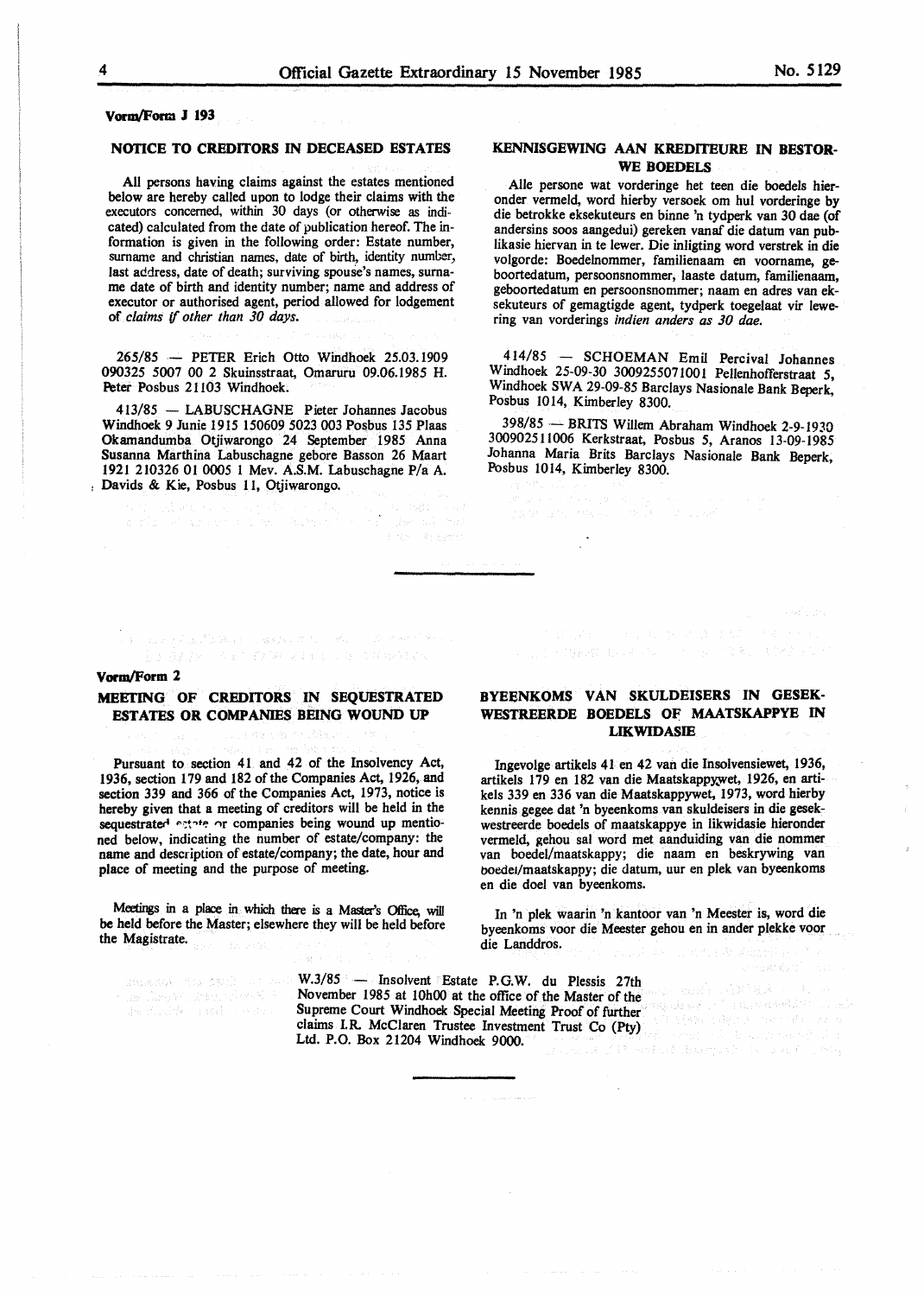#### **Vorm/Form 1**

# **APPOINTMENT OF TRUSTEES AND LIQUIDATORS AND PROOF OF CLAIMS IN SEQUESTRATED ESTATES OR COMPANIES BEING WOUND UP**

Pursuant to sections 40(3), 56(3) and 77 of the Insolvency Act, 1936, sections 129, 179 and 182 of the Companies Act, 1973, notice is hereby given that the persons mentioned below have been appointed trustees or liquidators, as the case may be and the persons indebted to the estates or companies are required to pay their debts to them forthwith unless otherwise indicated.

Meetings of creditors or contributories of the said estates or companies will be held on the dates and at the times and places mentioned below, for proof of claims against the estates or companies, for the purpose of receiving the trustees' or liquidators' reports as to the affairs and conditions of the estates or companies and for giving the trustees or liquidators directions concerning the sale or recovery of any parts of the estates or assets of the companies or concerning any matter relating to the administration thereof.

The particulars are given in the following order: Number of estate/company; name and description of estate/company; name and address of trustee or liquidator and date, hour and place of meeting and period within which debt must be paid, if this is not to be done forthwith.

W24/85 Insolvent Estate J.O. Marais I.R McLaren Trustee Investment Trust Co. (Pty) Ltd. P.O. Box 21204 Windhoek 27th November 1985 at 10h00 at the office of the Master of the Supreme Court Windhoek. Investment Trust Co. (Pty) Ltd. P.O. Box 21204 Windhoek 9000.

W25/85 - Tyre World **(SW A)** (Pty) Ltd (In Liquidation) I.R McLaren Liquidator Investment Trust Co. (Pty) Ltd. P.O. Box 21204 Windhoek 27th November 1985 at 10h00 at the office of The Master of the Supreme Court Windhoek General Meeting of Creditors and Members. Investment Trust Co. (Pty) Ltd. P.O. Box 21204 Windhoek 9000.

a das genaaditus Lagraniak noo gebied

# **AANSTELLING VAN KURATORS EN LIKWI-DATEURS EN BEWYS VAN VORDERINGS IN GESEKWESTREERDE BOEDELS OF MAAT-SKAPPYE IN LIKWIDAISE**

Ingevolge artikels 40(3), 56(3) en 77 van die Insolvensiewet, 1936, artikels 129, 179 en 182 van die Maatskappywet, 1926 en artikels 339, 366, 375(5) (b) en 402 van die **Maat**skappywet. 1973, word hierby kennis gegee dat die persone hieronder vermeld as kurators of likwidateurs aangestel is, na gelang van die geval, en dat persone wat enigiets aan die boedels of maatskappye verskuldig is die skulde, tensy anders vermeld, onmiddellik by genoemde kurators of likwidateurs moet betaal. Byeenkomste van skuldeisers of kontribuante van genoemde boedels of maatskappye sal gehou word op die datums, ure en plekke hieronder vermeld vir die bewys van vorderings teen die boedels of maatskappye, vir die ontvangs van die verslae van die kurators of likwidateurs oor die sake en toestand van die boedels of maatskappye en om opdragte aan die kurators of likwidateurs uit te reik betreffende die verkoop of opvordering van gedeeltes van die boedels of bates van die maatskappye of betreffende **aange**leenthede rakende die beheer daarvan.

Die besonderhede word verstrek in die volgorde: Nommer van boedel/maatskappy; naam en adres van kurator of likwidateur, en datum, uur en plek van byeenkoms en tydperk waarin skuld betaal moet word, indien dit nie onmiddellik moet geskied nie.

W19/85 - Insolvent Estate Jasper van der Westhuizen I.R. McLaren Trustee Investment Trust Co. (Pty) Ltd. P.O. Box 21204 Windhoek 27th November 1985 at 10h00 at the office of the Master of the Supreme Court Windhoek. Investment Trust Co. (Pty) Ltd. P.O. Box ll085 Windhoek 9000.

W23/85 - Combined Meat Canners SWA Ltd. (In liquidation) Dr. O.F.C. Herrigel Liquidator Security Trust SWA (Pty) Ltd. P.O. Box 3599 Windhoek On Wednesday the 27th November 1985 at the office of the Master of the Supreme Court, Windhoek at 10h00 a.m. Dr. O.F.C. Herrigel Security Trust SWA (Pty) Ltd. P.O. Box 3599 Windhoek 9000.

Activities and all the contract was

# **Vorm/Form 517**

# **NOTICE TO CREDITORS IN DECEASED ESTATES**

tur tangi sé ang siga na agus

All persons having claims against the estates specified in the schedule, are called upon to lodge their claims with the executors concerned within a period of 30 days (or otherwise as indicated) from the date of publication hereof.

429/85 - VISSER Martha Johanna 060703 0002 00 2 Windhoek 23 Oktober 1985 **M.J.** du Toit p/a Standard Bank SWA Bpk Posbus 2164 Windhoek 30 Windhoek SWA.

# **KENNISGEWING AAN KREDITEURE IN BESTOR-WE BOEDELS**

Alie persone wat vorderinge bet teen die boedels in die bylae vermeld, word versoek om sodanige vorderings binne 'n tydperk van 30 dae (of andersins soos aangedui) vanaf die datum van publikasie hiervan by die betrokke eksekuteurs in te !ewer.

428/85 - PEVERELLE Louis 29 November 1926 261129 01 0005 1 Windhoek 19 Oktober 1985 Peverelle Anna Marie 30 Windhoek SWA Standard Bank SWA Ltd. (Registered Commercial Bank) Trustee Branch P.O. Box 2164 Windhoek 9000.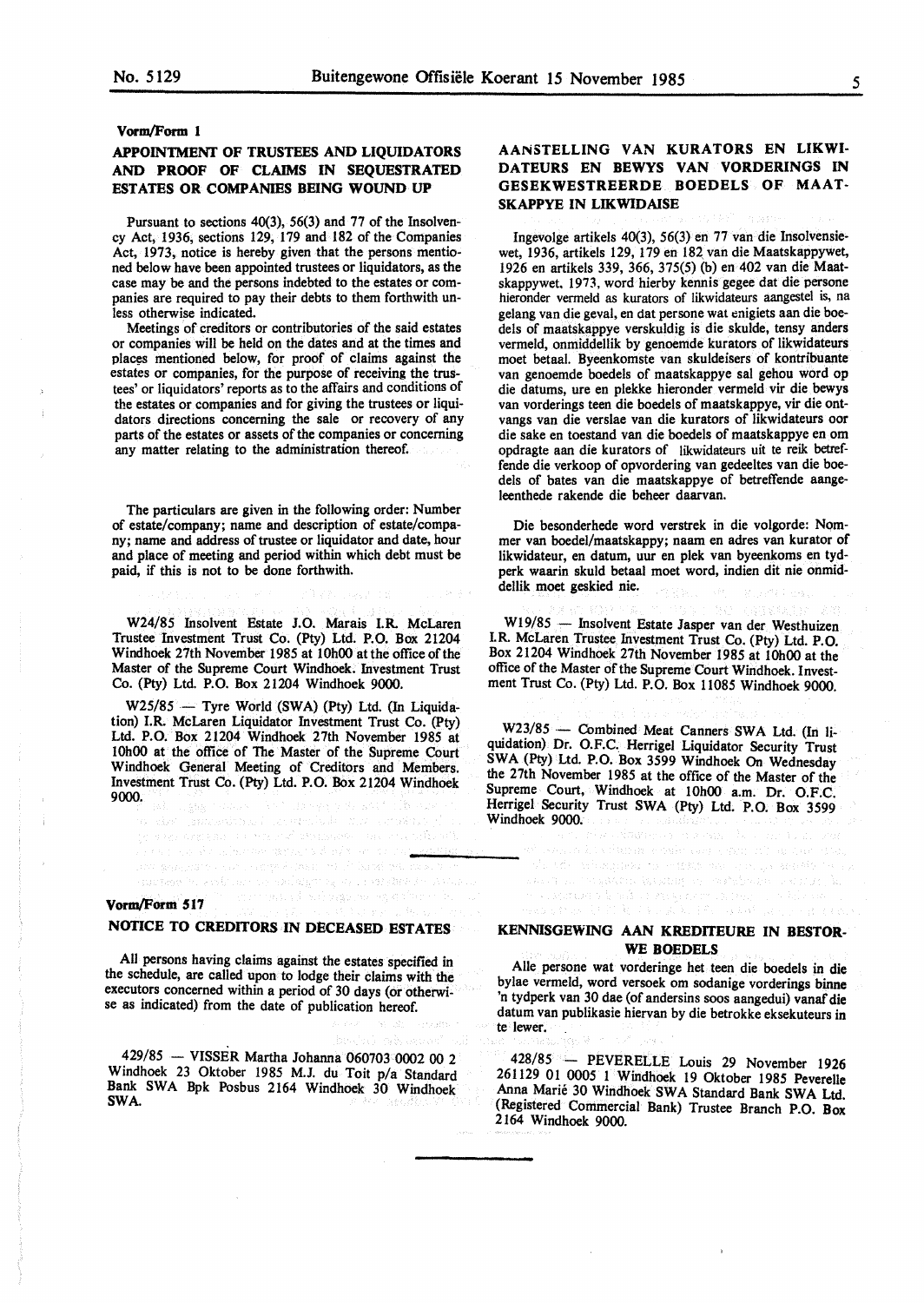**vonn/Form J 28** 

## **ESTATES OR COMPANIES SEQUESTRATED OR WOUND UP PROVJSIONALLY**

Pursuant to section 17(4) of the Insolvency Act, 1936, and section 356(1) of the Companies Act. 1973, notice is herebv given by the Master of the Supreme Court that the estates or companies mentioned bei.yw have been sequestrated or wound up provisionally by order of the said Court.

W38/85 - Andrew Daniel Pratt 29 Oktober 1985 Hooggeregshof van Suidwes-Afrika Desmond O'Neil Matthews, N.O. Meester van die Hooggeregshof P.Sak Xl3190 Windhoek **SWA.** 

W29/85 - J.P.M. Bouers Erf 3513 Khomasdal 9000 25 Oktober 1985 Hooggeregshof van Suidwes-Afrika Sonnex (Pty) Ltd. trading as Schusters Meester van die Hooggeregshof P.Sak Xl3190 Windhoek SWA.

י ביותר באופן המשפח האופן קרבי ואת המשפח האופן האופן היותר.<br>באופן האופן לאת המשפח לאפי קרבי ואל הה אופן לאחר את מבר.<br>היותר של שלום משפחים לאפי אחר

iteriorum a portunum qu'ar moyaler

# **Von Vonnafter Stein American American**<br>The measure can missure the mean intervals of a method of any state<br>**Vorm/Form J 29** and descriptions and any measure in the state of the material of any method of the state of the

# **FIRST MEETINGS OF CREDITORS, CONTRIBU-TORIES, MEMBERS OR DEBENTURE-HOLDERS OF**  SEQUESTRATED ESTATES, COMPANIES BEING **WOUND UP OR PLACED UNDER PROVISIONAL JUDICIAL MANAGEMENT**

The estates and companies mentioned below having been placed under sequestration, being wound up or having been placed under provisional judicial management by order of the Supreme Court of South Africa, Masters of the Supreme Court hereby given notice, pursuant to section 17(4) and 40(1) of the Insolvency Act, 1936, section 119(3), 125 (1) and 196bis (4) of the Companies Act, 1926, and sec-tions 356(1), 364(1) and 429 of the Companies Act, 1973, that first meeting of creditors, contributories, members or debenture-holders of the said estates or companies will be held on the dates and at the times and places mentioned below, for proof of claims against the estates or companies, the election of trustees, liquidators or judicial managers or managers or provisional judicial managers or for the purposes referred to in section 364 or 431 of Act 61 of 1973, as the case may be.

Meetings in a place in which there is a Master's office, will be held before the Master; elsewhere they will be held before the **Magistrate.** 

**BOEDELS OF MAATSKAPPYE WAT VOORLOPIG GESEKWESTREER OF GELIKWIDEER IS** 

lngevolge artikel 17(4) van die Insolvensiewet, 1936, en artikel 356(1) van die Maatskappywet, 1973, word hierby deur die Meester van die Hooggeregshof kennis gegee dat die boedels of maatskappye hieronder vermeld voorlopig op las van genoemde Hof gesekwestreer of gelikwideer is.

W31/85 - Johannes Jacobus Nicolas Majiedt Erf 3513 Khomasdal 9000 25 Oktober 1985 Hooggeregshof van Suidwes-Afrika Sonnex (Pty) Ltd. trading as Schusters Meester van die Hooggeregshof Windhoek P/Sak XI3190 Windhoek **SWA.** 

W30/85 John Robert Platt Erf 3513 Khomasdal 9000 25 Oktober 1985 Hooggeregshof van Suidwes-Afrika Sonnex (Pty) Ltd. trading as Schusters Meester van die Hooggeregshof Windhoek P.Sak Xl3190 Windhoek SWA 9000.

ornal vansava iki sin mengaan sasa dagan

**EERSTE BYEENKOMSTE VAN SKULDEISERS, KONTRIBUANTE, LEDE OF SKULDBRIEFHOUERS VAN GESEKWESTREERDE BOEDELS, MAATSKAP-PYE IN LIKWIDASIB OF ONDER VOORLOPIGE GEREGTELIKE BESTUUR** 

Nademaal die boedels of maatskappye hieronder vermeld op las van die Hooggeregshof van Suidwes-Afrika. gesekwestreer, gelikwideer of onder voorlopige geregtelike bestuur geplaas is, word hierby deur die Meesters van die Hooggeregshof ingevolge artikels 17(4) en 40(1) van die Insolvensiewet, 1936, artikels 119(3), 125(1) en 196bis(4) van die Maatskappywet, 1936, 1926, en artikels 356(1), 364(1) en 429 van die Maatskappywet, 1973, kennis gegee dat 'n eerste byeenkoms van skuldeisers, kontribuante, lede of skuldbriefhouers van genoemde boedels of maatskappye op die datums, ure en plekke hieronder vermeld, vir die bewys van eise teen die boedels of maatskappye, die verkiesing van kurators, likwidateurs of geregtelike bestuurders of bestuurders of voorlopige geregtelike bestuurders, of vir die doeleindes bedoel in artikel 364 of 431 van Wet 61 van 1973, na gelang van die geval, gehou sal word.

In 'n plek waarin 'n kantoor van 'n Meester is, word die byeenkoms voor die Meester en op ander plekke voor die Landdros gehou. J. ak a behal  $\{z_1^i\}_{i=1}^n$  .

arang la bat da mai aturuhan na

W35/85 - Cornelius Jacobus Francois Bester SWA Floors, Nr. *5* Kepplerstraat Suidelike Industriele Gebied, Windhoek 11 Oktober 1985 1 November 1985 and the state of the Hooggeregshof van Suidwes-Afrika 27 November 1985, 1 OhOO, Meester van die Hooggeregshof Windhoek Meester van die Hooggeregshof P.Sak X13190 Windhoek SWA.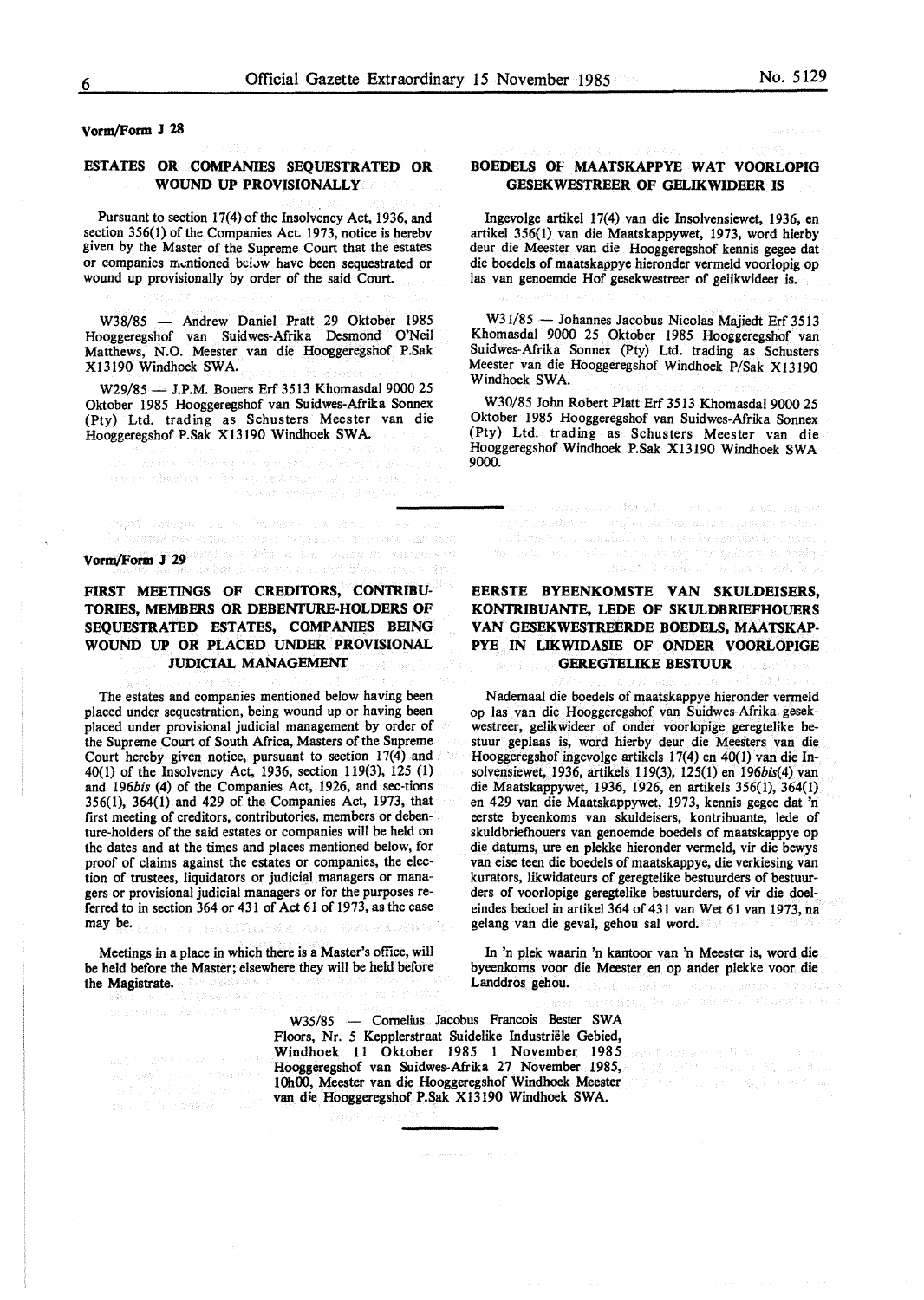#### **Vonn J** 295

# **CURATORS AND TUTORS: MASTER AND NOTICES**

(1992) 网络海绵类学家 经保险人 经实际资本

In terms of Section 75 of ACT 66 of 1965, Notice is hereby given of appointments of persons as curators or tutors by The Master or of the termenation of appointment in their respective capacity.

The information is furnished in that order: case number, person under guardianship, or minor, and addres; name and address or curator or guardian; or appointment or termination thereof and date; Master of the supreme Court, Windhoek.

# **KURATORS EN VOOGDE: MEESTER EN KENNISGEWINGS**

lngevolge Artikel 75 van Wet 66 van 1965 word hierby kennis gegee, van die aanstelling van persone as kurators of voogde deur die Meester, of van die beëindiging van aanstellings in sodanige hoedanigheid.

Die inligting word verstrek in die volgorde: Nommer van saak, persoon onder kuratele, of minderjarige, en adres: naam en adres van kurator of voog, of aanstelling of beeindiging daarvan, en datum: Meester van die Hooggeregshof. **SUIDWES-AFRIKA** 

64/85 - Gertrud Buchholz c/o State Hospital, Windhoek Eckart Hermann Pfeifer 108 S.W.A.B.S. Building, Post Street, P.O. Box 37, Windhoek.

スール 意味性についる感覚しているものないない。 288 转移形式 等于规则 网络小海豚科

#### **KENNISGEWING VAN OORDRAG VAN BESIGHEID**

GELIEWE kennis te neem dat veertien (14) dae na publikasie hiervan aansoek gedoen sal word by die Handelslisensiehof in die distrik van GROOTFONTEIN, gehou te GROOTFONTEIN vir die oordrag van 'n Algemene Handelaar, Patente Medisyne, Vars Produkte, Tabak by kleinmaat en Spuit en Minerale Water lisensies, tans gehou deur MARIO DA COSTA TEIXEIRA wat handeldryf as MINI MARK te Erf Nr. 18A, GROOTFONTEIN aan DAMEL AUGUSTO DE JESUS wie op dieselfde perseel onder dieselfde naam en styl sal handeldryf vir sy eie rekening.

#### **GERTENBACH & VAN ZYL**  $\chi_{\rm CO} = \chi_{\rm gas}$  , ke  $\omega_{\rm eff}$ Posbus 43 GROOTFONTEIN 9000

#### **KENNISGEWING VAN OORDRAG VAN BESIGHEID**

GELIEWE KENNIS TE NEEM dat daar by die volgende kwartaallikse sitting van die Handelslisensiehof, Maltahohe, vir die distrik Maltahohe aansoek gedoen sal word vir die oordrag van die Motorgarage, Algemene Handelaar en Spuit en Mineralewaterlisensie tans gehou deur E.A.O. MARA UN wie sake doen onder die naam en sty! van MARAUN'S GARAGE te Erf Nr. 7, Maltahohe aan en ten gunste van TOBEAS JOHANNES MARTIENES VERWEY wie onder dieselfde naam en sty! op dieselfde erf sal sake doen vir eie rekening.

Gedateer te MARIENTAL op die 29ste dag van OKTOBER 1985.

# **P.W. VAN HEERDEN EN KIE PROKUREUR VIR PARTYE**

Skoolstraat Posbus 13 Tel. 397/8 MARIENTAL 9000.

#### **KENNISGEWING VAN OORDRAG VAN BESIGHEID**

Geliewe kennis te neem dat veertien (I 4) dae na publikasie hiervan aansoek gedoen sal word by die Handelslisensiehof in die distrik van GROOTFONTEIN gehou te GROOTFONTEIN vir die oordrag van 'n Slagterslisensie tans gehou deur STEFANUS CHRISTIAAN BURGER wat handeldryf as "APIES VARSVLEIS" te Erf 53, GROOTFONTEIN aan VLEISKOR EIENDOMS BEPERK wie as VLEISKOR sal handeldryf vir hul eie rekening.

**GERTENBACH & VAN ZYL** Posbus 43 GROOTFONTEIN 9000

ركاب ولولو

#### **KENNISGEWING VAN OORDRAG VAN BESIGHEID**

Kennis geskied hiermee dat 14 dae na publikasie hiervan aansoek gedoen sal word by die Landdros te Grootfontein vir die Oordrag van die Algemene Handelaars-, Varsprodukte-, Smous-, Kleinmaat-, Tabak- en Patente en Eiendomsgeneesmiddelslisensies tans gehou deur **DINA JOHANNA**  FOLKUS, aan JAN HENDRIK GERHARDUS FOURIE en WESSEL JOHANNES DE GUISTI, wie besigheid sal drywe onder die handelsnaam van SUPER FOODS op hulle eie rekening op dieselfde perseel te wete, Rathbonestraat 9, Grootfontcin, gelee in die distrik en Munisipaliteit van Grootfontein.

#### **(Get.) J.J. GERTENBACH**  GERTENBACH, VAN ZYL & VAN SITTERT Hoofstraat, Posbus 259, TSUMEB 9000.